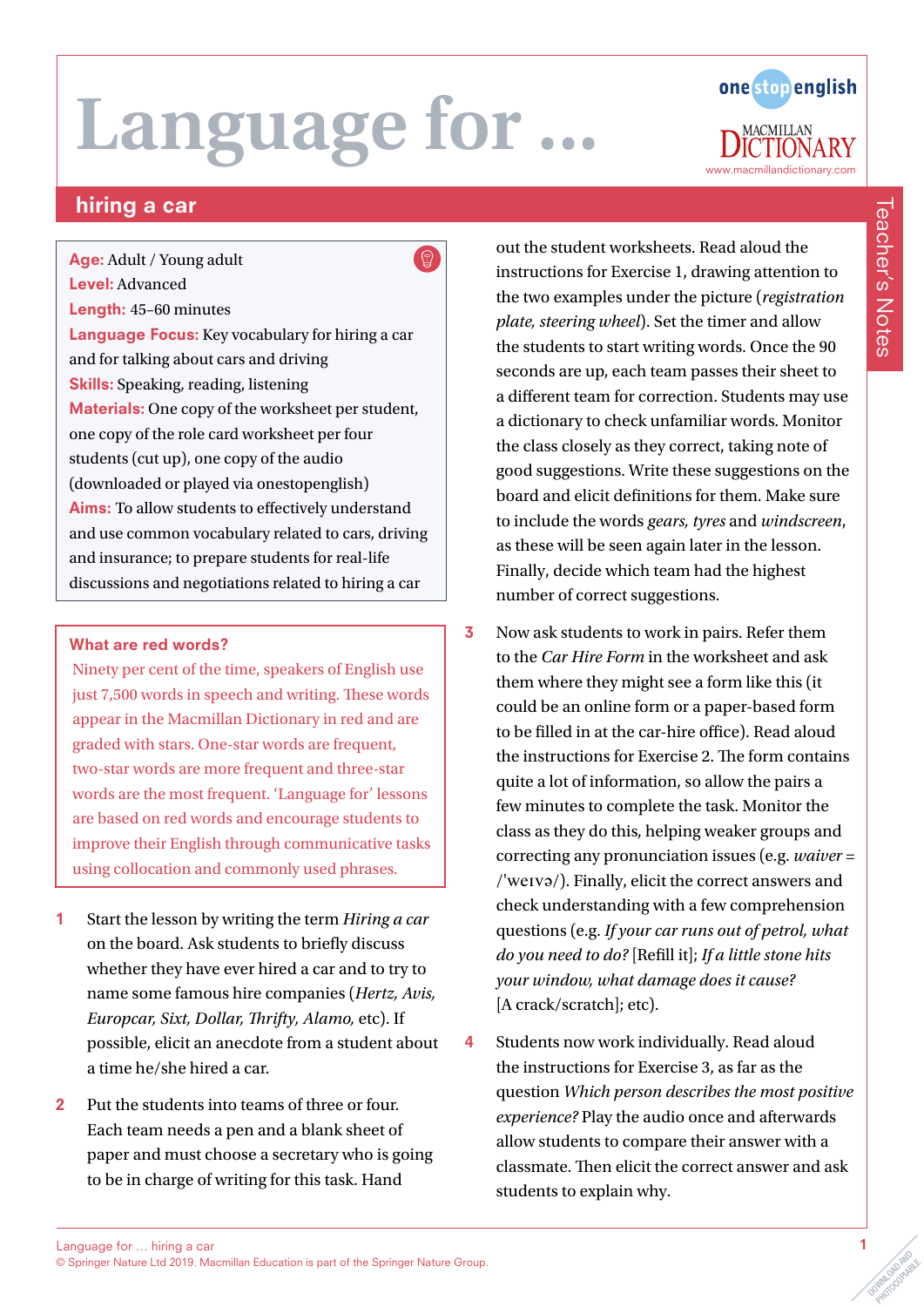# Language for.



### hiring a car

- 5 Read the instructions for the second part of the listening exercise. Highlight that students must write a word that they have heard in the audio. Allow them a minute to glance through the nine questions, then press play. After listening, students should compare their answers with a classmate. Finally, elicit the missing words.
- 6 Refer students to Exercise 4. Point out that the missing words can mainly be found in the previously-seen *Car Hire Form*, but a few are from the listening. Allow students to complete the task in pairs, monitoring them as they do so. If the class finds this task very difficult, you could write the ten possible words in random order on the board (see Key) and then allow them to decide which word goes where. Finally, elicit the correct answers.

(Note: Exercise 7 at the end of the worksheet is an optional *Further Practice* task based on language from the lesson. It could be completed at this point in the lesson if time permits, or it could be set as a homework task.)

- 7 If possible, show an image on the board of a car-rental agent assisting a customer. Ask students to suggest some of the topics which commonly get discussed in such a situation (price, insurance, technical issues, etc). Put the students into new pairs. Each pair must decide which student is going to be the assistant and which the customer. Hand out the role-cards accordingly, asking students not to show the card to their partner.
- 8 Read the worksheet instructions for Exercise 5. Allow a minute or so for students to glance through the form on this page so that they can get an idea of what they will need to discuss. Set a time limit for the discussions of perhaps seven to eight minutes. Monitor the pairs as they speak,

encouraging them to stick to the instructions from their role-card. Take note of good language and possible errors. Once the time is up, decide which (unfortunate!) student has ended up paying most for the rental. Then provide feedback on the discussions.

- 9 Refer students to Exercise 6. Again in pairs, give them a few minutes to talk together using the question prompts. Encourage them to use new language from this lesson. Monitor and take notes. Finally, provide feedback on impressive language that you have heard being used.
- 10 If you haven't already done Exercise 7, the further practise task, in class, you can set it for homework.

#### KEY:

1 Some common car parts (US English in italics):

| wheels                                | seat-belt                        |
|---------------------------------------|----------------------------------|
| mirror                                | handbrake                        |
| door                                  | horn (klaxon)                    |
| bumper                                | accelerator (gas)                |
| headlights                            | brake                            |
| rear-view lights <i>(tail-lights)</i> | gear stick ( <i>gear shift</i> ) |
| windscreen (windshield)               | windscreen wipers                |
| boot ( <i>trunk</i> )                 | (windshield wipers)              |
| Sat-nav (satellite                    | clutch                           |
| navigation system)                    | radio                            |
| air conditioning                      | exhaust pipe                     |
| petrol tank ( <i>gas tank</i> )       | sun roof                         |
| ignition                              | indicator                        |
| steering wheel                        |                                  |

- $2 \quad 1 \quad$ 
	- 2 miles
	- 3 party
	- 4 steals
	- 5 mileage
	- 6 petrol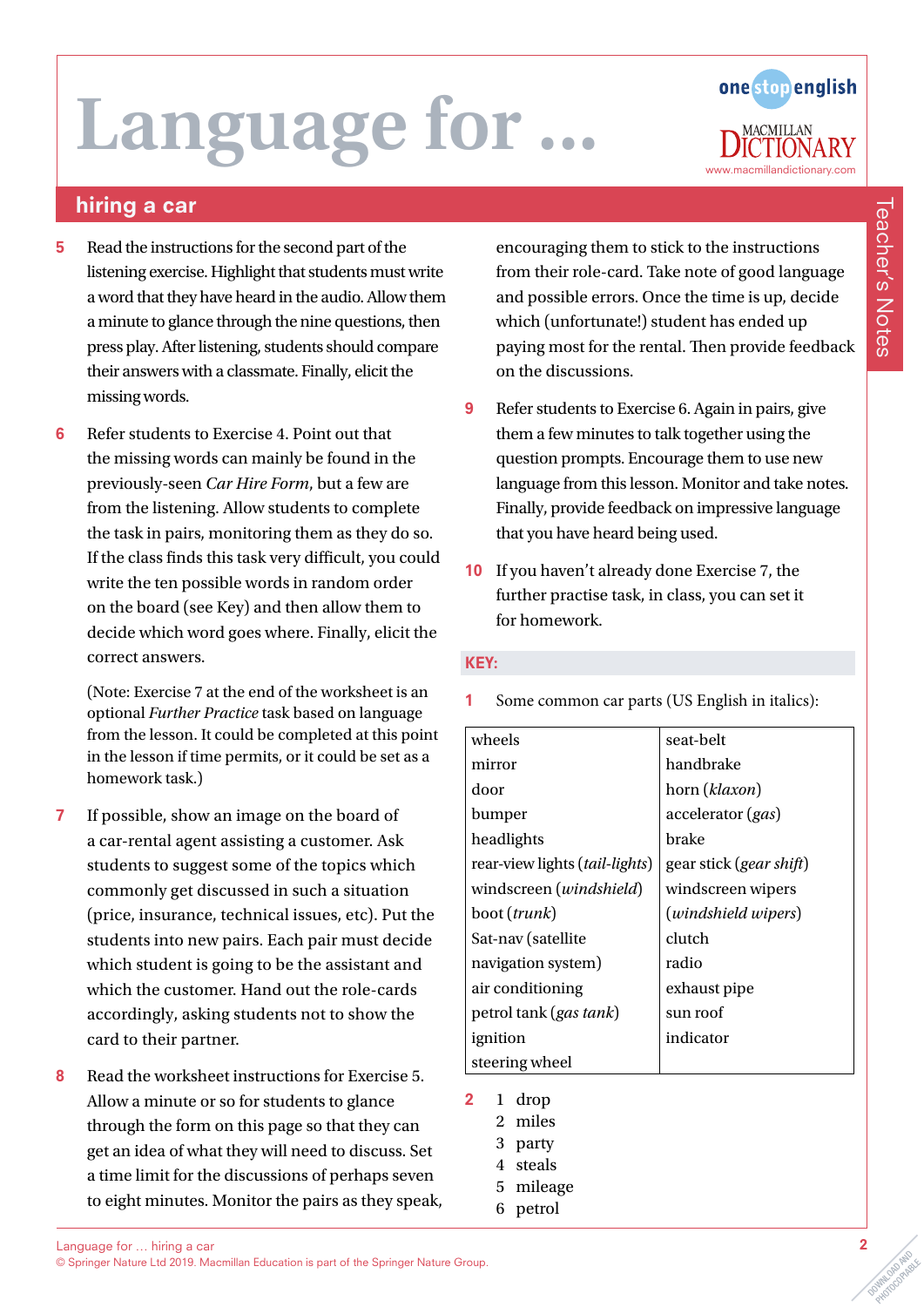

### hiring a car

- 7 hurry
- 8 punctures
- 9 cracks
- 10 breaks
- 11 route
- 12 driving
- 3 *Listen for the first time* Jasmine describes the most positive experience.

*Listen for the second time*

- 1 crack
- 2 counter
- 3 out
- 4 gears
- 5 roof
- 6 careless
- 7 claim
- 8 smooth
- 9 record
- 4 1 puncture
	- 2 scratch
	- 3 minor
	- 4 claim
	- 5 crack
- 6 call-out
- 7 dent
- 8 roadside
- 9 waiver
- 10 gear
- 5, 6 students' own answers
- 7 1 Unless the car **is dropped off** by 11am, we'll need to pay for an extra day.
	- 2 It is more logical to refill the tank yourself when travelling on a journey with **low mileage**.
	- 3 The insurance policy states that damage to the seats **is not covered** if the driver has left the windows open during rainy weather.
	- 4 We paid an online deposit for our booking and the rest **is payable when** we pick up the car.
	- 5 I **hadn't taken out** the full insurance package, so I was liable for the car's damaged paintwork.
	- 6 The costs for damage to the car due **to careless driving** are not covered by the insurance policy.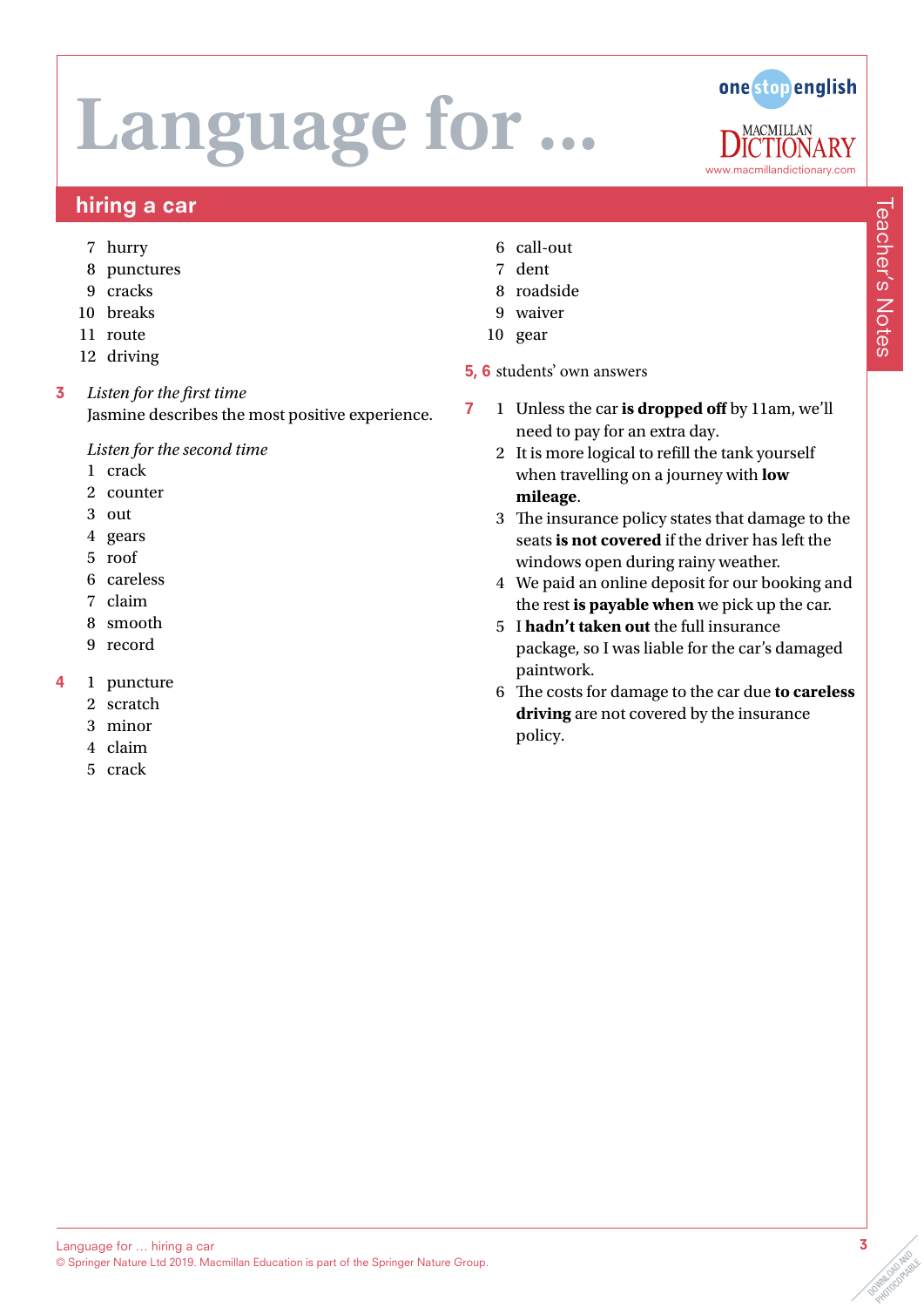# **Language for**

one stop english www.macmillandictionary.com

### hiring a car

#### **Jasmine**

I hire a car whenever I'm abroad on holiday, so that's about once or twice a year usually. And I'm glad to say I've never really had much trouble. I mean, there was one time when I had some very minor damage. Just a little crack on the windscreen from a pebble that flew up from the road. But it was fine. When I dropped off the car, I pointed it out to the lady at the counter. She was really nice about it. I'd taken out the full insurance package so she said I was covered for any glass damage. I didn't have to pay a penny. Just goes to show, it's worth taking out the full cover.

#### **Dan**

I'll never forget the first time I hired a car. What a nightmare! I'd been driving for just over a year and I wasn't that confident yet. I was trying to get into a multi-storey car-park in the city, but it had such an awkward entrance. I couldn't figure out the gears in the car and I ended up sort of driving into the barrier before it had fully opened. I wasn't going very fast or anything so it was just a few scratches on the roof of the car. And luckily the barrier was fine. But the worst part was that I was liable for all the repair costs because the insurance company said it was careless driving! It was an expensive mistake to make.

#### **Monica**

Last year, I hired a car just for an afternoon and then dropped it off, all fine. Two days later, I got an email from the hire company telling me that the car had a small dent on its side and with a claim for two hundred pounds worth of repair costs. They attached a photo and I literally couldn't even see a dent; the metal was completely smooth. I wrote back to them and just refused. I said that the car had been perfect and that the assistant had even checked it when I returned it. I never heard back from them again. Next time I hire a car, I'll make sure to take my own photos of it when I'm returning it. Just to have a record, you know?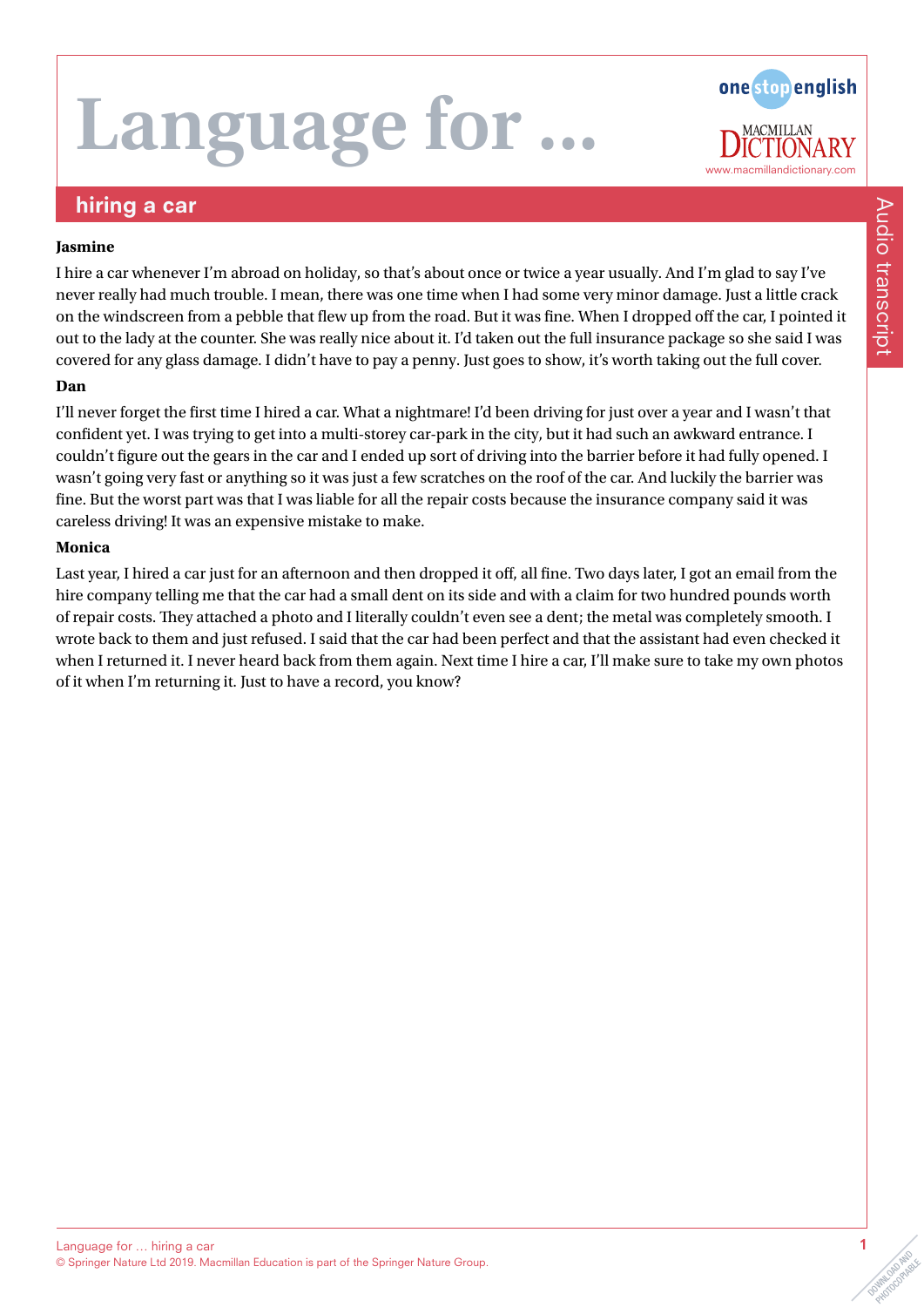# Language for.

### hiring a car



## **Assistant**

You work on commission, so you receive a percentage of what each customer pays. This means that you want the customer to spend as much money as possible. To achieve this, you must try to persuade the customer to choose the most expensive fuel option ('No refill') and to take as many *Optional Services* and *Optional Extras* as possible.

# **Assistant**

You work on commission, so you receive a percentage of what each customer pays. This means that you want the customer to spend as much money as possible. To achieve this, you must try to persuade the customer to choose the most expensive fuel option ('No refill') and to take as many *Optional Services* and *Optional Extra*s as possible.

## **Customer**

You and some friends are going on holidays to the UK and you want to keep your costs to a minimum. The base price of the car is already £250, and you don't want to spend much more. However, you need to decide the best fuel option for you, and you also need to be sensible about which *Optional Services* and *Optional Extras* to contract. Listen to the assistant's advice and make your decision.

## **Customer**

You and some friends are going on holidays to the UK and you want to keep your costs to a minimum. The base price of the car is already £250, and you don't want to spend much more. However, you need to decide the best fuel option for you, and you also need to be sensible about which *Optional Services* and *Optional Extras* to contract. Listen to the assistant's advice and make your decision.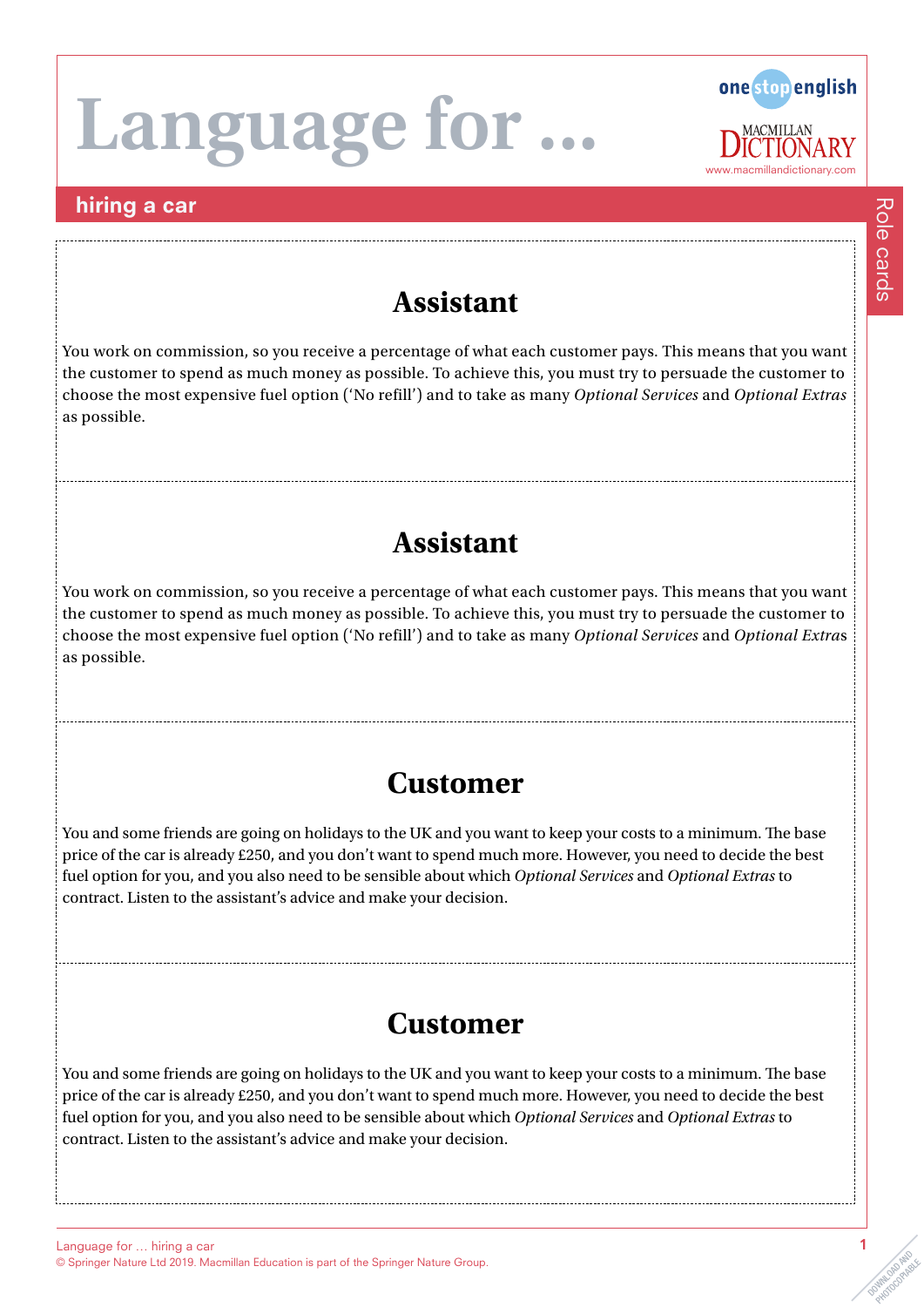

### hiring a car

#### **1 Warmer**

**Work in teams. You have 90 seconds to write as many car parts as possible. The parts can be inside or outside the car. You may use British English or American English.**



Example: *registration plate, steering wheel*, etc.

#### **2 Text**

**Look at the Car Hire Form on the next page. Complete it with the words from the box below. Use the glossary on this page to help you understand the form.**

| • breaks        | $\bullet$ party  | $\bullet$ driving | $\bullet$ miles |
|-----------------|------------------|-------------------|-----------------|
| • steals        | • route          | $\bullet$ mileage | • petrol        |
| $\bullet$ hurry | $\bullet$ cracks | $\bullet$ drop    | • punctures     |

#### **Glossary**

*gallon* (noun, countable) – a unit for measuring an amount of liquid, especially petrol or water. In the UK, a gallon is equal to 4.55 litres. In the US, a gallon is equal to 3.79 litres.

*claim* (noun, countable) – an official request for money that you believe you have a right to. *waiver* (noun, countable) – an official statement or document that says a right, claim, or law can be officially ignored or given up.

to *cover* (verb, transitive) – if an insurance agreement covers a situation or person, it provides protection against loss for that situation or person.

*call-out* (noun, countable) – an occasion when a technician travels to a car to do repairs. *payable* (adjective) – due to be paid.

*counter* (noun, countable) – a long, flat surface where customers are served, for example in a shop or a bank.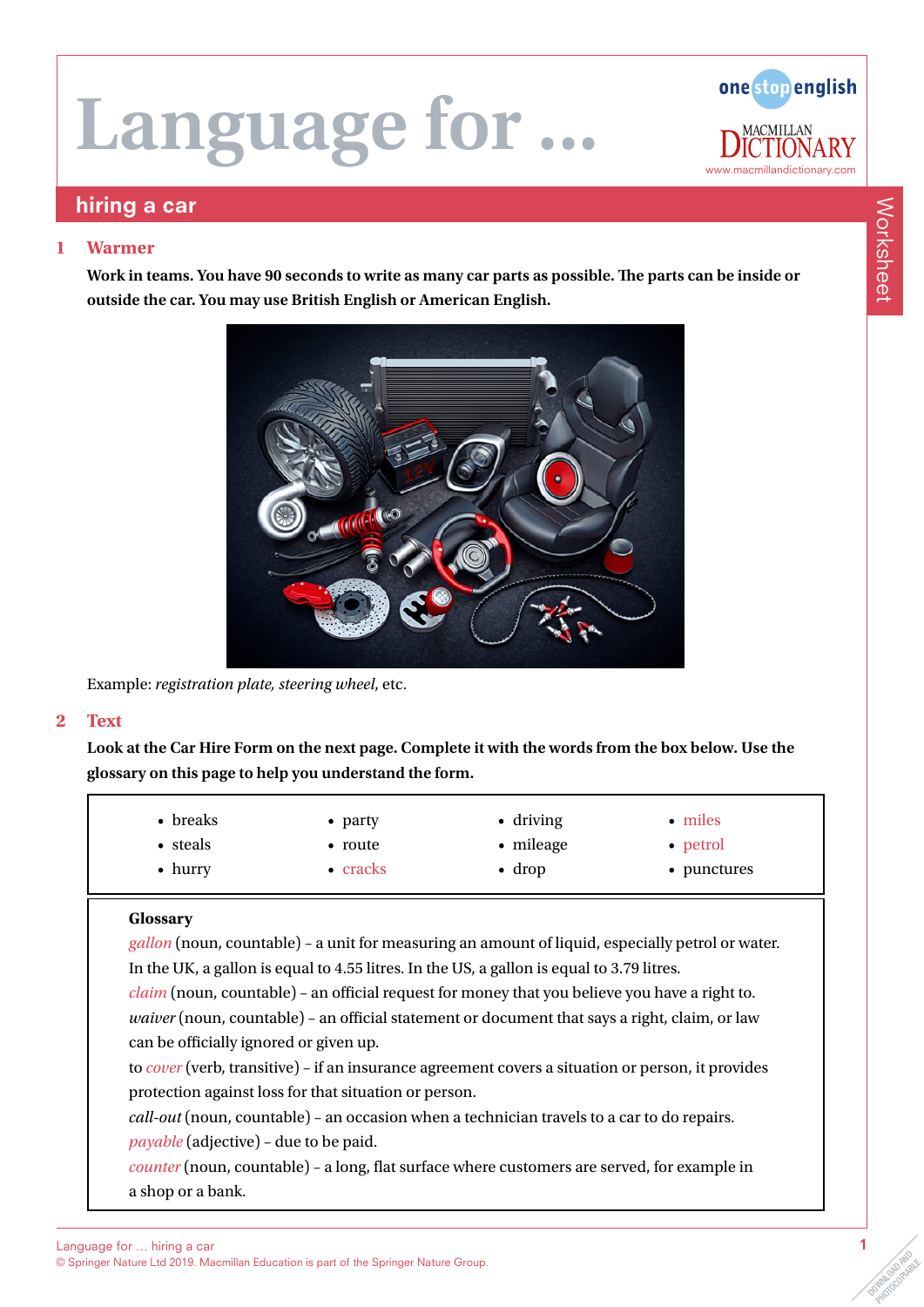

### hiring a car

### **Car hire form**

| <b>Logistics</b><br>Pick-up date & location<br>(1) _______- off date & location | 14th April; 11.00am - London, Gatwick Airport<br>18 <sup>th</sup> April; 12.00pm - $\Box$ (tick box to return car to the same location) |
|---------------------------------------------------------------------------------|-----------------------------------------------------------------------------------------------------------------------------------------|
| <b>Vehicle details</b>                                                          |                                                                                                                                         |
| Features                                                                        | Air-con, Manual gears, 5 Doors, 61 (2) ________ per gallon                                                                              |
| Capacity                                                                        | 5 Seats, 2 Suitcases, 1 Bag                                                                                                             |
| <b>Mandatory services</b>                                                       | (all included in your rental fee)                                                                                                       |
| Third (3)________ Insurance                                                     | This protects you against claims from any other person for damage or injury                                                             |
|                                                                                 | caused by your use of the vehicle.                                                                                                      |
| Damage Waiver                                                                   | This limits the amount that you will have to pay if the car is damaged in<br>an accident.                                               |
| <b>Theft Waiver</b>                                                             | This limits the amount that you will have to pay if another person (4)__________                                                        |
|                                                                                 | or vandalises the car.                                                                                                                  |
| <b>Fuel options</b>                                                             | (tick to select)                                                                                                                        |
| No refill                                                                       | Start with a full tank, no need to refuel at any stage. A good choice for high                                                          |
|                                                                                 | (5) _________ journeys (long distance). ☑                                                                                               |
| Refill tank before you return                                                   | Start with a full tank, refuel at a nearby (6) _________ station before returning the car.                                              |
|                                                                                 | A good choice for short journeys.                                                                                                       |
| Refill tank after you return                                                    | Start with a full tank, we refuel the car after you return it. A good choice if you<br>are in a (7)___________.                         |
|                                                                                 |                                                                                                                                         |
| <b>Optional services</b>                                                        | (tick to select)                                                                                                                        |
| Tyre and Glass Protection                                                       | This limits the amount that you will have to pay for damage to tyres $(16)$                                                             |
| <b>Emergency Roadside Service</b>                                               | etc) and windows (09 _________, scratches, etc).<br>This covers the cost of a call-out from our technicians if your car                 |
|                                                                                 |                                                                                                                                         |
|                                                                                 |                                                                                                                                         |
| <b>Optional extras</b>                                                          | (tick to select)                                                                                                                        |
| SatNav                                                                          | A GPS device to attach to your windscreen, showing you the best (11)                                                                    |
|                                                                                 | to your destination.                                                                                                                    |
| Additional driver                                                               | Add an extra driver to your booking. This person must be over 25 years old<br>and possess a full (12) licence. Ø                        |
| <b>Child Seats</b>                                                              | Add a baby seat or a booster seat (for older children) to your booking.                                                                 |
|                                                                                 |                                                                                                                                         |
| Amount payable at counter                                                       | £390.55 GBP                                                                                                                             |

Worksheet Worksheet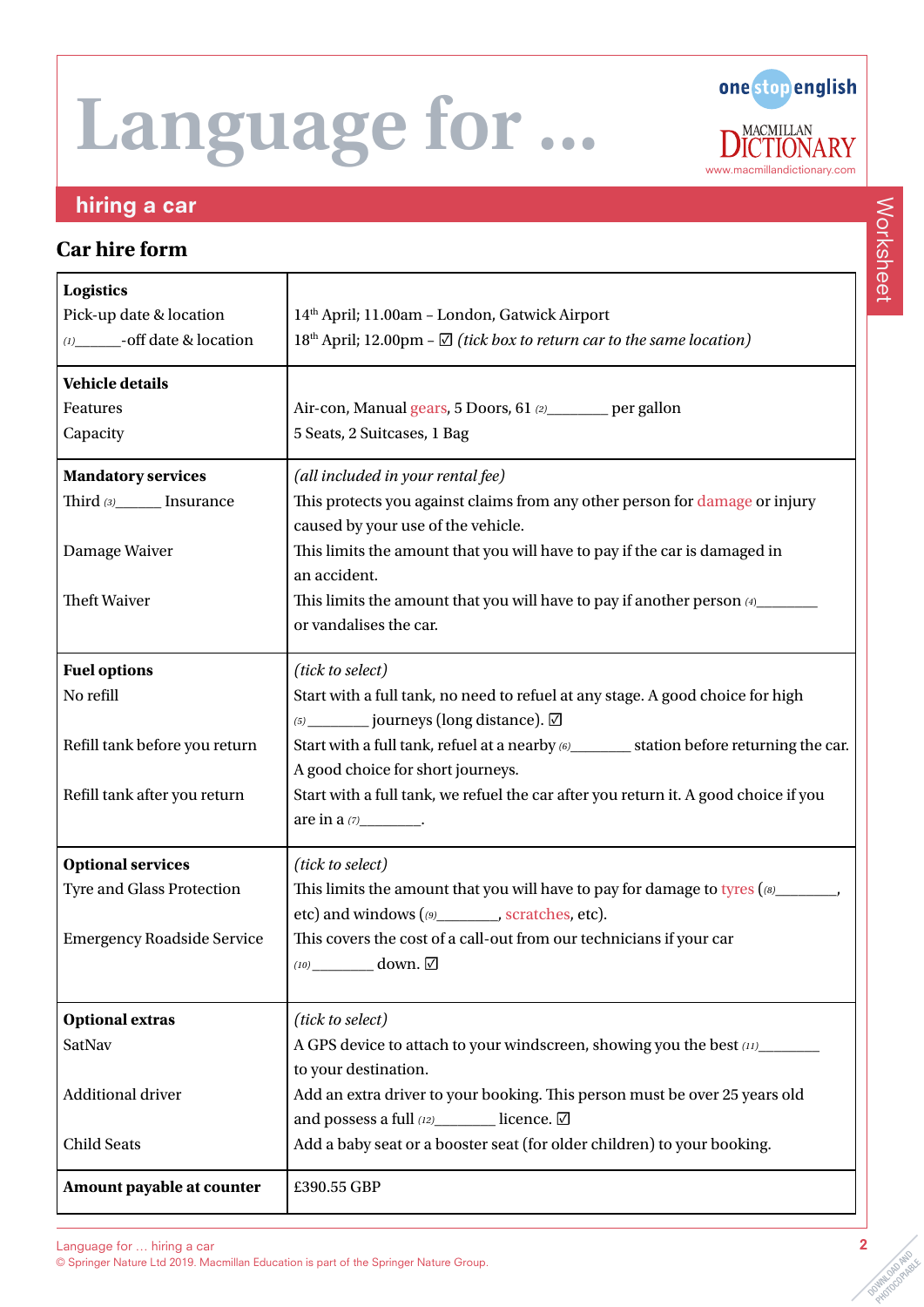

## hiring a car

#### **3 Listen**

**Listen to three people talking about an experience with a hire car — Jasmine, Dan and Monica. Answer the question:**

Which person describes the most positive experience?

#### **Listen for the second time. For each sentence, use a word from the audio to complete the gap:**

- 1. Jasmine describes a time when a stone caused a small \_\_\_\_\_\_\_\_\_\_\_\_\_\_\_\_\_\_\_\_\_\_\_\_\_ on the car's windscreen.
- 2. Jasmine mentioned the problem to the woman who was working at the influence in the hire office.
- 3. Jasmine didn't need to pay for any repairs because she had taken \_\_\_\_\_\_\_\_\_\_\_\_\_\_\_\_\_\_\_\_ an insurance package which covered damage to the car's windows.
- 4. The first time Dan hired a car, he didn't fully understand how to use the car's .
- 5. For Dan, the only damage was to the  $\frac{1}{\sqrt{1-\frac{1}{\sqrt{1-\frac{1}{\sqrt{1-\frac{1}{\sqrt{1-\frac{1}{\sqrt{1-\frac{1}{\sqrt{1-\frac{1}{\sqrt{1-\frac{1}{\sqrt{1-\frac{1}{\sqrt{1-\frac{1}{\sqrt{1-\frac{1}{\sqrt{1-\frac{1}{\sqrt{1-\frac{1}{\sqrt{1-\frac{1}{\sqrt{1-\frac{1}{\sqrt{1-\frac{1}{\sqrt{1-\frac{1}{\sqrt{1-\frac{1}{\sqrt{1-\frac{1}{\sqrt{1-\frac{1}{\sqrt{1-\$
- 6. Dan's accident was not covered by the insurance company because they said he had driven in a  $\equiv$  way.
- 7. In Monica's case, the hire company wrote to her making a  $f(200)$
- 8. The hire company said that Monica had returned the car with a dent, but she says that the side of the car was totally \_\_\_\_
- 9. Monica says that in future, she is going to keep a  $\frac{1}{\sqrt{2}}$  of things when she hires a car.

#### **4 Language in Use**

#### **For each gap, write one word from this lesson to complete the sentence.**

- 1. Driving with a tyre which has a \_\_\_\_\_\_\_\_\_\_\_\_\_\_\_\_\_\_ is dangerous and can cause permanent damage to the wheel of the car.
- 2. As we were driving, a branch from a tree touched the side of the car, leaving a long \_\_\_\_\_\_\_\_\_\_\_\_\_\_\_\_\_\_ in the paintwork.
- 3. The accident caused only \_\_\_\_\_\_\_\_\_\_\_\_\_\_\_\_\_ damage, including some scratched paint and a broken side-mirror.
- 4. When another driver damaged one of my car's headlights, he gave me the details of his insurance company so I could put in a <u>section of</u> the cost of the repairs.
- 5. The car had a small on the windscreen, which the technician said could grow bigger unless it was repaired.
- 6. I asked the technician to do a but he insisted that the car was capable of driving back to the garage.
- 7. The force of the impact left the car with a large <u>in the passenger door</u>.
- 8. After our car broke down, we pushed it to the and waited for the assistance team to arrive.
- 9. The total cost of the damages was almost £5,000, but luckily my insurance policy had a damage
	- which meant that I didn't need to pay anything.
- 10. Damage to the engine can be caused by driving the car at high speed when it is in a low .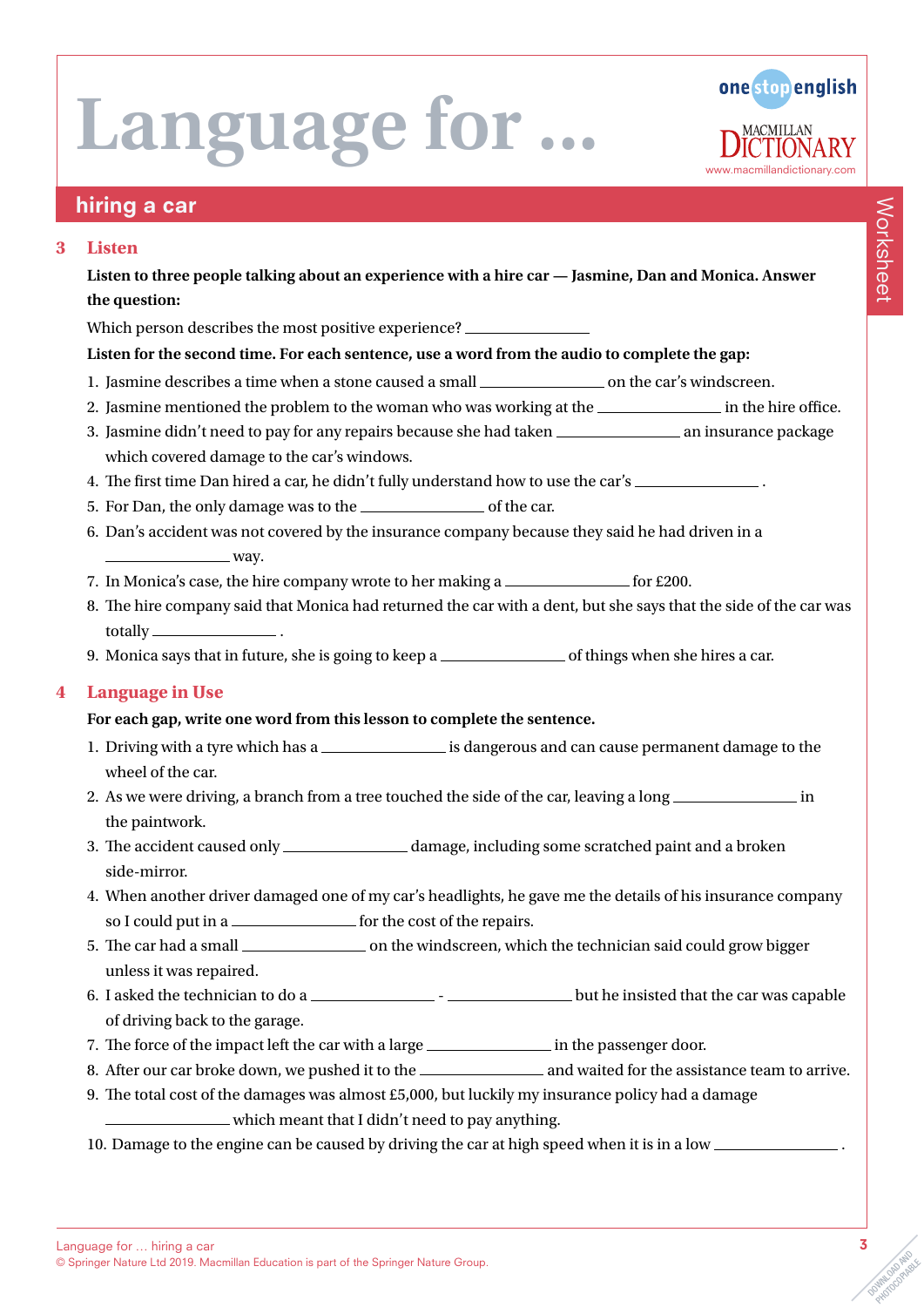one stop english **MACMILLAN** .RY www.macmillandictionary.com

### hiring a car

#### **5 Communication**

**Work in pairs. One student is the car-hire assistant and the other is a customer making a booking. Read the role card which your teacher will give you. Then use the form below to complete the booking.**

| <b>Services</b>          | <b>Details</b>                                                                       | <b>Cost</b> |
|--------------------------|--------------------------------------------------------------------------------------|-------------|
| (Already                 | Pick-up: $14th$ May $\rightarrow$ Drop-off: $18th$ May (London Gatwick)              |             |
| contracted)              | Car features: Air-con, Manual gears, 5 Doors, 61 miles per gallon                    | (base cost) |
|                          | Car capacity: 5 Seats, 2 Suitcases, 1 Bag                                            | £250        |
|                          | Services included:                                                                   |             |
|                          | • Third Party Insurance                                                              |             |
|                          | • Damage Waiver                                                                      |             |
|                          | • Theft Waiver                                                                       |             |
| <b>Fuel options</b>      | (tick to select)                                                                     | (average)   |
| No refill                | Start with a full tank, no need to refuel at any stage. A good                       | £100        |
|                          | choice for high mileage journeys (long distance). $\square$                          |             |
| Refill tank before       | Start with a full tank, refuel at a nearby petrol station before                     | £50         |
| you return               | returning the car. A good choice for short journeys. □                               |             |
| Refill tank after        | Start with a full tank, we refuel the car after you return it.                       | £70         |
| you return               | A good choice if you are in a hurry. □                                               |             |
| <b>Optional services</b> | (tick to select)                                                                     |             |
| <b>Tyre and Glass</b>    | This limits the amount that you will have to pay for damage to                       | £50         |
| Protection               | tyres (punctures, etc.) and windows (cracks, scratches, etc). □                      |             |
| Emergency                | This covers the cost of a call-out from our technicians if your                      | £50         |
| Roadside Service         | car breaks down. □                                                                   |             |
| <b>Optional extras</b>   | (tick to select)                                                                     |             |
| SatNav                   | A GPS device to attach to your windscreen, showing you the best                      | £20         |
|                          | route to your destination. □                                                         |             |
| Additional driver        | Add an extra driver to your booking. This person must be over                        | £30         |
|                          | 25 years old and possess a full driving licence. $\Box$                              |             |
| <b>Child Seats</b>       | Add a baby seat or a booster seat (for older children) to                            | £30         |
|                          | your booking. □                                                                      |             |
| Amount payable           | (Calculate the total by adding the base cost, the fuel option and any optional items | $f_{\perp}$ |
| at counter               | contracted)                                                                          |             |

#### **6 Discuss**

#### **Work in pairs. Discuss the questions below with your classmate.**

- 1. Do you drive? If so, do you enjoy driving? If not, why not?
- 2. Have you ever hired a car? If so, describe your experience.
- 3. What are the advantages to hiring a car while on holiday? Are there any disadvantages?